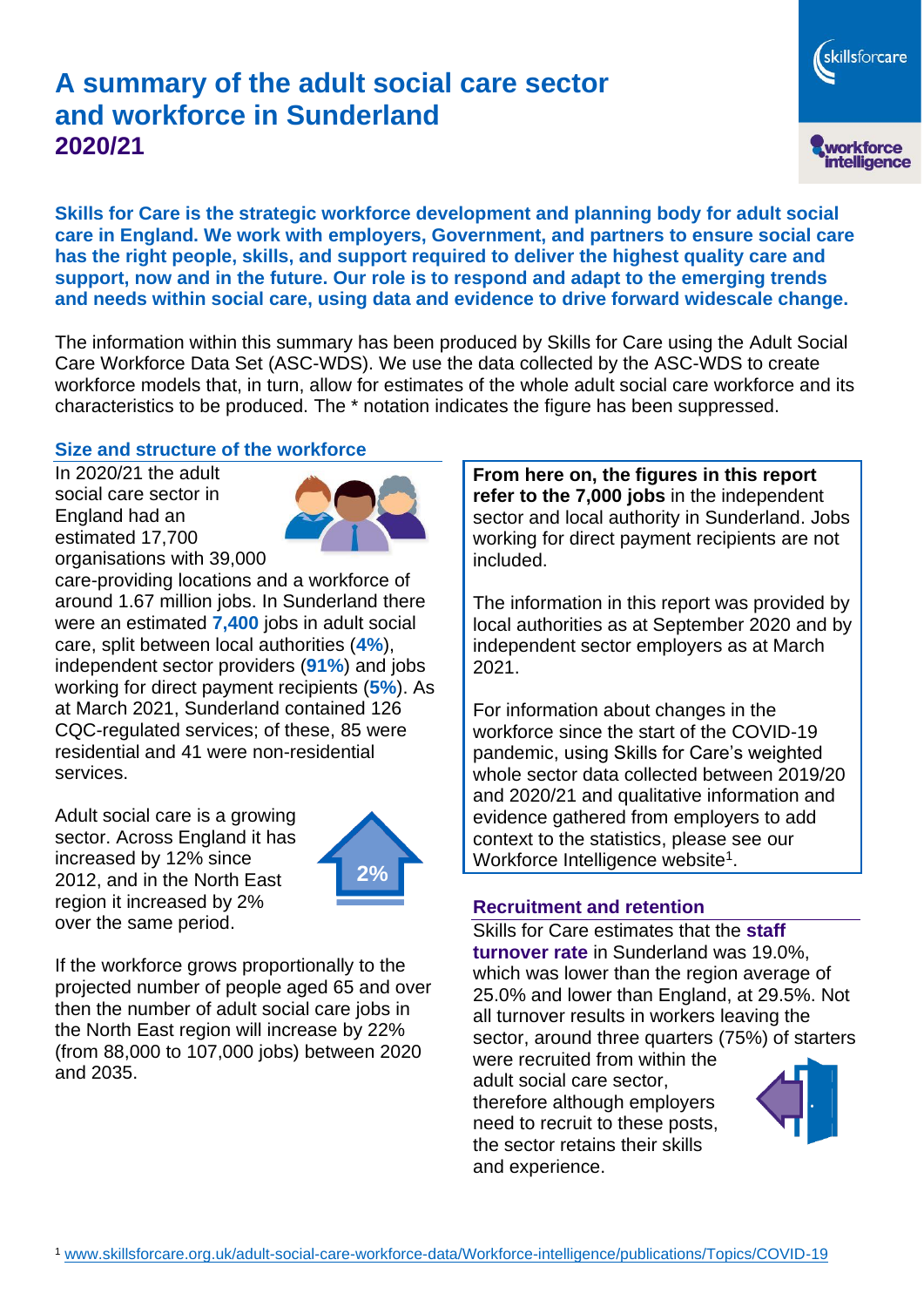Adult social care has an experienced 'core' of workers. Workers in Sunderland had on average **10.2 years of experience in the sector** and 85% of the workforce had been working in the sector for at least three years.

Using both workforce intelligence evidence and our links with employers and stakeholders across England, we know that recruitment and retention is one of the largest issues faced by employers. We have many resources and tools available to help, for example the 'Values-based recruitment and retention toolkit'<sup>2</sup> and 'Seeing potential: widen your talent pool'. <sup>3</sup> For more information please visit: [www.skillsforcare.org.uk/recruitment-retention](http://www.skillsforcare.org.uk/recruitment-retention)

## **Employment information**

We estimate Sunderland had **7,000** adult social care jobs employed in the local authority and independent sectors. These included 500 managerial roles, 300 regulated professionals, 5,200 direct care (including 4,300 care workers), and 1,000 other-non-care proving roles.

The average number of **sickness days** taken in the last year in Sunderland was 9.5, (10.2 in North East and 9.5 across England). With an estimated directly employed workforce of 6,500, this would mean employers in Sunderland lost approximately **62,000 days to sickness in 2020/21**. In England levels of staff sickness have nearly doubled over the course of the pandemic between 2019/20 and 2020/21, in total around 6 million extra days were lost to sickness than in the year before.

Around one quarter (23%) of the workforce in Sunderland were on zero-hours contracts. Over half (56%) of the workforce usually worked full-time hours and 44% were parttime.

## **Chart 1. Proportion of workers on zero hours contracts by area**

| England    | 25% |
|------------|-----|
| North East | 22% |
| Sunderland | 23% |

## **Workforce demographics**

The majority (82%) of the workforce in Sunderland were female, and the average age was 44.6 years old. Workers aged



24 and under made up 7% of the workforce and workers aged over 55 represented 28%. Given this age profile approximately 2,000 people will be reaching retirement age in the next 10 years.

Nationality varied by region, in England 83% of the workforce identified as British, while in the North East region this was 96%. An estimated 98% of the workforce in Sunderland identified as British, 1% identified as of an EU nationality and 1% a non-EU nationality, therefore there was a similar reliance on EU and non-EU workers.

## **Pay**



Table 1 shows the full-time equivalent annual or hourly pay rate of selected job roles in Sunderland (area), North East (region) and England. All figures

represent the independent sector as at March 2021, except social workers which represent the local authority sector as at September 2020. At the time of analysis, the National Living Wage was £8.72.

#### **Table 1. Average pay rate of selected job roles by area**

|                                 | <b>England</b> | Region  | Area    |
|---------------------------------|----------------|---------|---------|
| Full-time equivalent annual pay |                |         |         |
| Social Worker <sup>t</sup>      | £37,100        | £35,000 | £36,800 |
| Registered nurse                | £33,600        | £32,400 | £33,000 |
| Hourly pay                      |                |         |         |
| National Living<br>Wage         | £8.72          | £8.72   | £8.72   |
| Senior care worker              | £10.00         | £9.79   | £9.90   |
| Care worker                     | £9.29          | £9.05   | £9.04   |
| Support and<br>outreach         | £9.53          | £9.36   | £9.61   |

†Local authority social workers only.

Please note that pay varies by sector, with local authority pay generally being higher than independent sector pay.

[www.skillsforcare.org.uk/vba](http://www.skillsforcare.org.uk/vba)